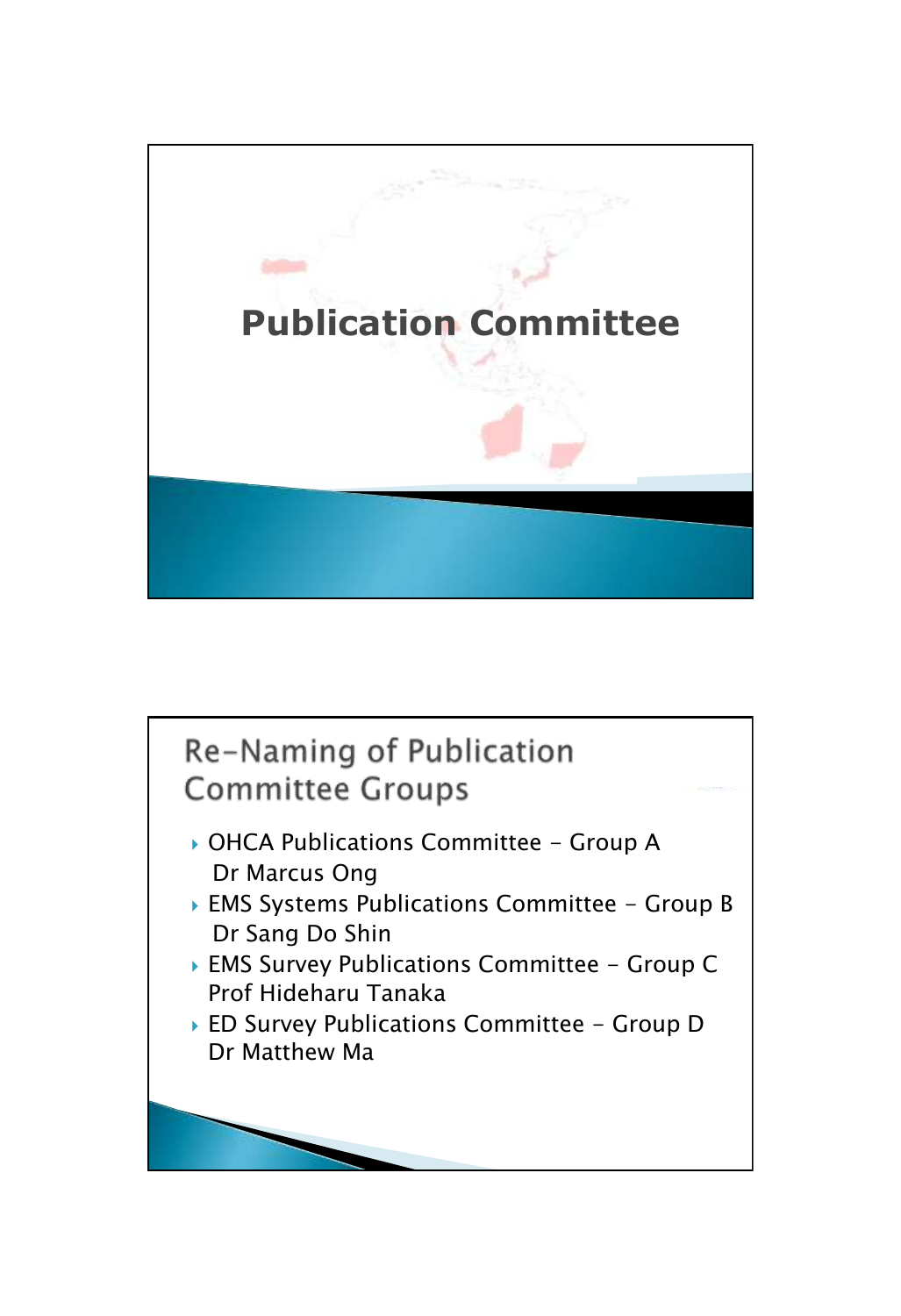### Group A - Dr Marcus Ong

| <b>Study Title</b>                                                                                                                                           | <b>First</b><br>Author   | <b>Status</b>                                                              |
|--------------------------------------------------------------------------------------------------------------------------------------------------------------|--------------------------|----------------------------------------------------------------------------|
| Paediatric OHCA Resuscitation Outcome                                                                                                                        | Tham Lai Peng            | Completed; pending submission                                              |
| Regional Variation in Outcomes of<br>Witnessed VF OHCA in Asia                                                                                               | Tatsuya<br>Nishiuchi     | Agreeable to combine the study with<br>Dr Benjamin's CARES-PAROS VF study? |
| Characteristics and Outcomes of Young<br>Adults who suffered an OHCA                                                                                         | <b>Michael Chia</b>      | Completed; pending submission to<br><b>Annals of Emergency Medicine</b>    |
| Time Interval between Collapse and ROSC<br>between Various Outcomes in OHCA                                                                                  | Sumitro<br>Harjanto      | Submitted to Resuscitation- under<br>review                                |
| Model derivation and validation to<br>explore relationship between presenting<br>rhythm, subsequent shockable rhythm,<br>response time and survival outcomes | Winwah<br>(Singapore)    | Abstract completed                                                         |
| Relationship between bystander CPR and<br>VF as presenting rhythm for OHCA<br>patients                                                                       | Amanda Fu<br>(Singapore) | Abstract completed                                                         |
| Associations between Gender and Cardiac<br>Arrest Outcomes in Pan-Asian OHCA<br>Patients (Ander Zhou)                                                        | Ng Yih Yng               | Completed; pending submission                                              |

### **Outstanding Issues**

#### **Supraglottic Airways and Endotracheal Intubation (Kentaro Kajino)**

- Kentaro Kajino
- Nalinas
- 
- Darin Wong<br>• Omer Alsaka • Omer Alsakaf
- Goh E-Shaun
- Tiah Ling
- Apichaya
- Thammapad
- Cheah Si Oon
- Shahidah
- Marcus Ong

Lack of time to continue with study, would any of the co-authors be willing to take the lead?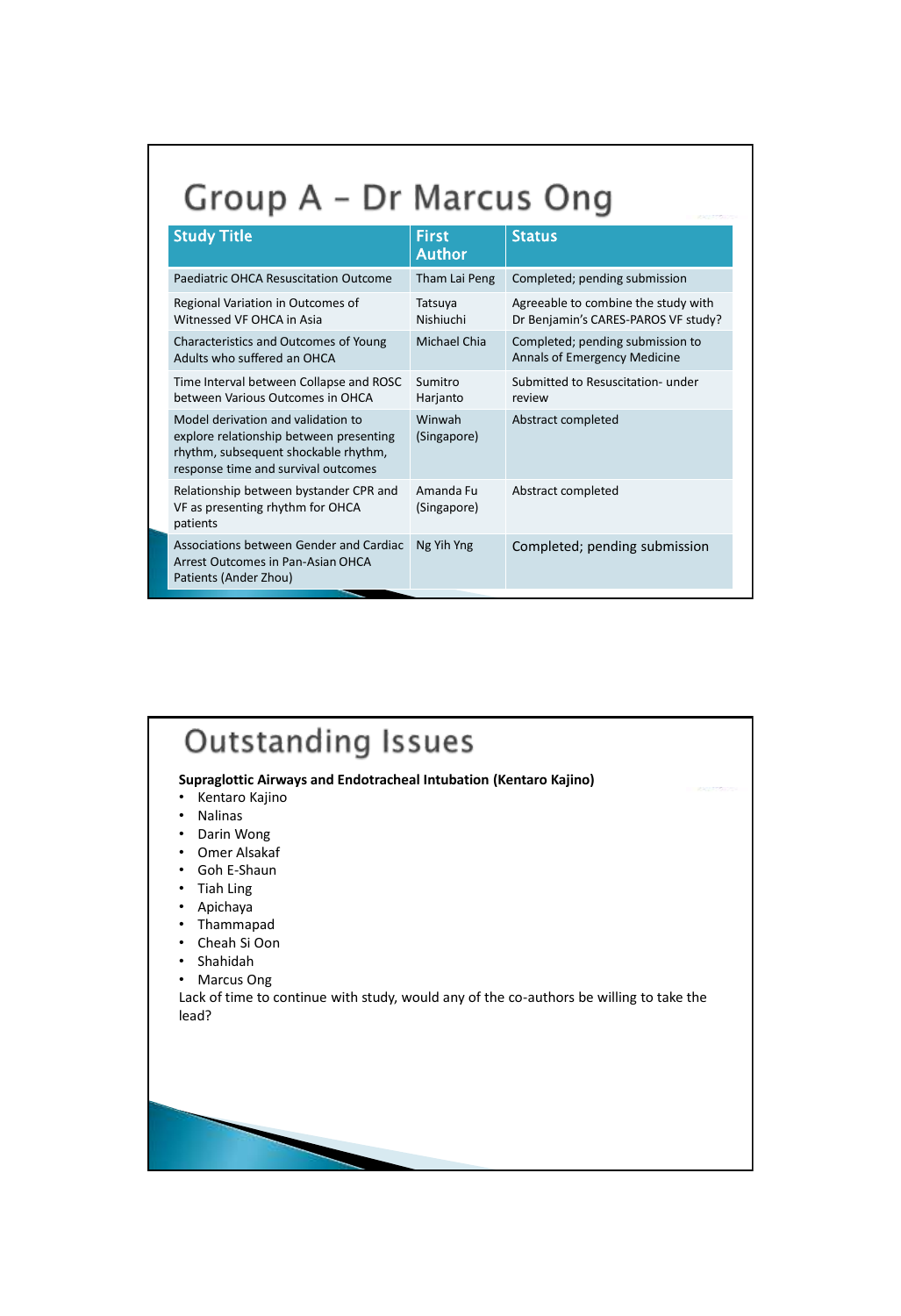## Group B - Dr Sang Do Shin

| <b>Study Title</b>                                                                               | <b>First</b><br><b>Author</b> | <b>Status</b>                                                                |
|--------------------------------------------------------------------------------------------------|-------------------------------|------------------------------------------------------------------------------|
| Incidence of VF in Asian OHCA                                                                    | Benjamin<br>Leong             | Will be using CARES-PAROS database;<br>to combine with Dr Nishiuchi's study? |
| Relationship between OHCA burden and<br>cardiac arrest outcomes                                  | Kuo Chan-Wei                  | Aim 1 analysis completed. Unsure if to<br>continue with aim 2                |
| Place-Provider Matrix and Time Interval<br>to Initiation of CPR and Defibrillation<br>After OHCA | Sang Do Shin                  |                                                                              |
| Resuscitation time interval at the scene<br>and outcomes after OHCA in PAROS<br>communities      | Sang Do Shin                  |                                                                              |
| EMS Systems- "End-of-Life" Issues                                                                | Lin Chih-Hao                  | Manuscript accepted by Journal of the<br><b>Formosan Medical Association</b> |
| Location Characteristics and the Outcome<br>Impact on OHCA among PAROS<br>Communities            | Patrick Ko                    |                                                                              |
| Impact of heart disease on survival<br>outcomes after OHCA                                       | Magdalene Lee                 | Abstract submitted to ACEM                                                   |

# Group C - Dr Hideharu Tanaka

| <b>Study Title</b>                                                                                             | <b>First</b><br><b>Author</b> | <b>Status</b>                                                                                |
|----------------------------------------------------------------------------------------------------------------|-------------------------------|----------------------------------------------------------------------------------------------|
| Non-Cardiac OHCA in PAROS                                                                                      | Youngsun Ro                   |                                                                                              |
| <b>EMS Training and Education</b>                                                                              | Hideharu<br>Tanaka            | Finalising manuscript                                                                        |
| Pan-Asian Study of EMS Performance<br><b>Indicators</b>                                                        | <b>Nik</b><br>Hisamuddin      | Published in IJEM                                                                            |
| Differences in Dispatcher CPR rates<br>amongst various PAROS countries                                         | Ng Yih Yng                    |                                                                                              |
| Asia EMS Survey on Ambulance Design<br>and Safety Specifications                                               | Sarah Karim                   | No progress- no response from sites on<br>questionnaire                                      |
| A survey on PAD implementation among<br><b>PAROS members</b>                                                   | Sheng-Wen<br>Hou              |                                                                                              |
| Early epinephrine administration after<br>119 call improve favorable neurological<br>outcome in PAROS registry | Takyu Hiroshi                 | Data analysis in progress                                                                    |
| Asian Variation of Bystander-initiated<br>Cardiopulmonary Resuscitation for<br>Patients with OHCA              | Taku Iwami                    | Not able to continue with study. Will<br>combine with Dr Jonathan Lu's new<br>study proposal |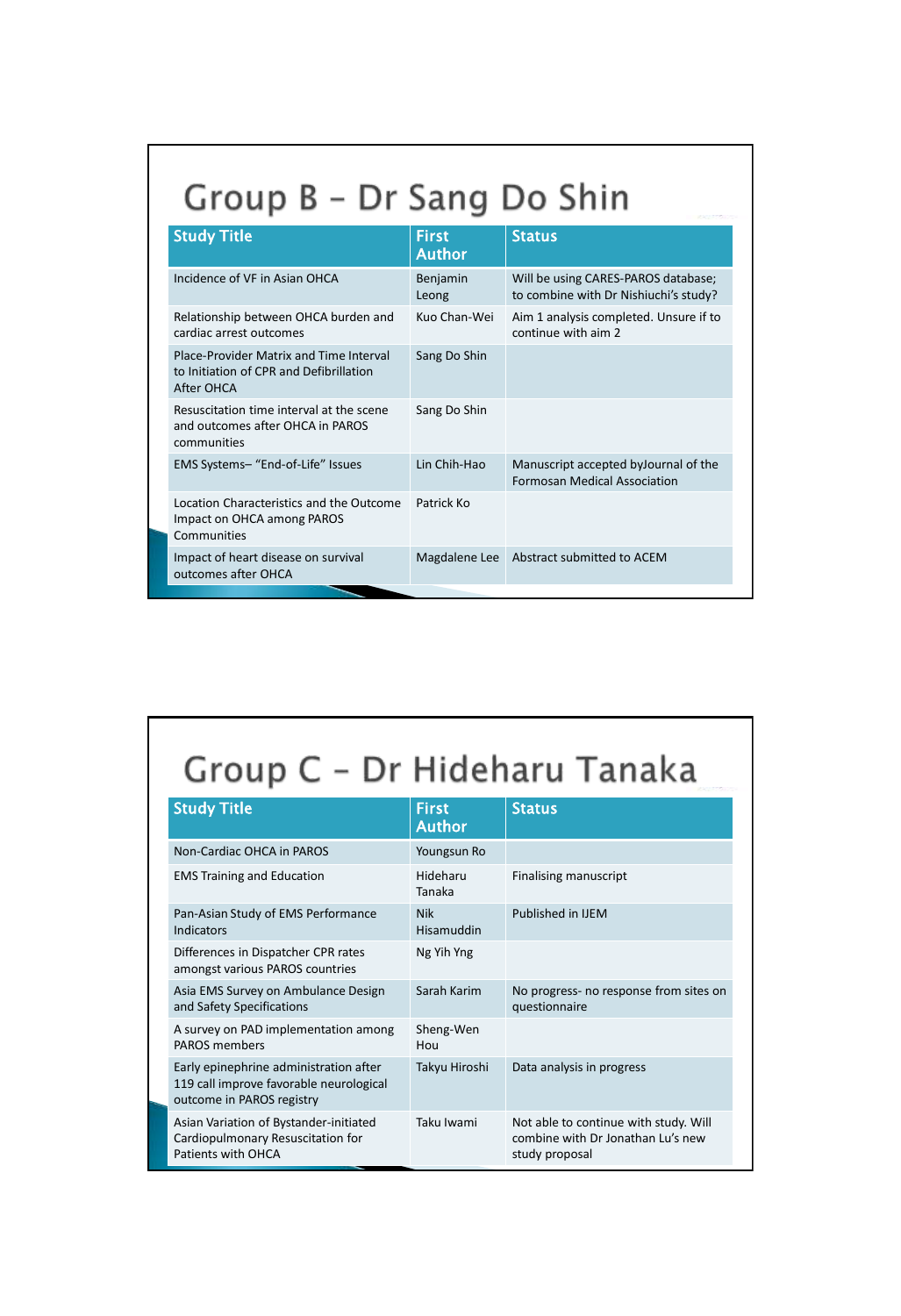| Group D - Dr Matthew Ma                                                                        |                        |                                                    |  |  |
|------------------------------------------------------------------------------------------------|------------------------|----------------------------------------------------|--|--|
| <b>Study Title</b>                                                                             | <b>First</b><br>Author | <b>Status</b>                                      |  |  |
| EGDT/ Hypothermia                                                                              | Patrick Ko             |                                                    |  |  |
| In OHCAs, does shortening the response<br>time affect survival?                                | Chiang Wen-<br>Chu     | Literature review and data analysis in<br>progress |  |  |
| Characteristics and Temporal variability in<br><b>OHCA</b> in Asia                             | Hyun Wook<br>Ryoo      |                                                    |  |  |
| The optimal field resuscitation time for<br>survival of OHCA in ambulance- CPR<br>system       | Won-Chul Cha           |                                                    |  |  |
| Developing and validating survival<br>prediction model for Asian OHCA victims                  | Won-Chul Cha           |                                                    |  |  |
| Predictive performance of TOR rules in<br>Asia: Are They Accurate Enough?                      | Huang Yu-<br>Sheng     | Literature review and data analysis in<br>progress |  |  |
| <b>Outcome Prediction for OHCA Patients</b><br><b>Using Statistical Computation Approaches</b> | Liu Nan                |                                                    |  |  |
| Analyzing the utilization of ECMO for<br>OHCA in current situation among PAROS<br>communities  | Patrick Ko             |                                                    |  |  |
|                                                                                                |                        |                                                    |  |  |